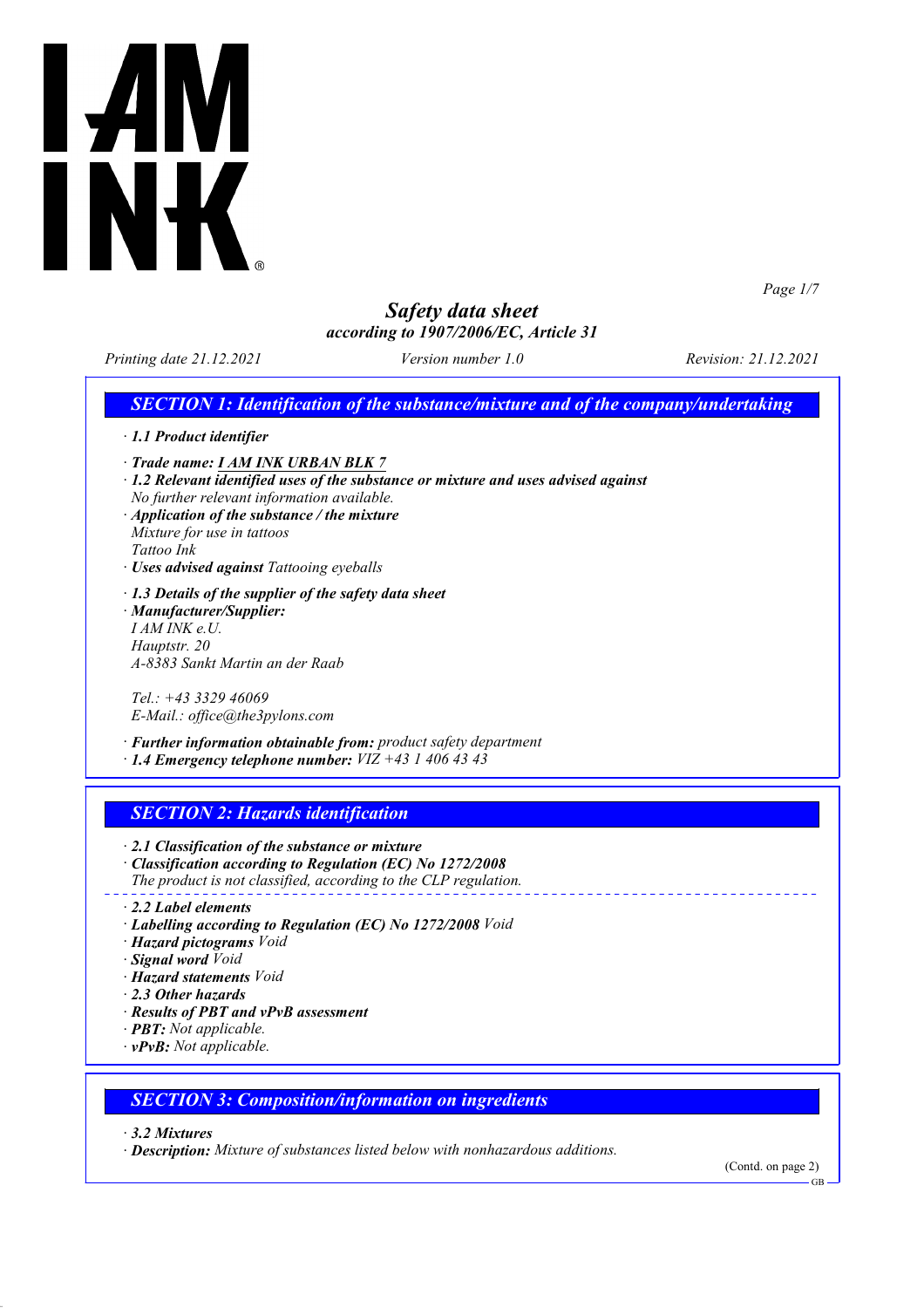*Printing date 21.12.2021 Version number 1.0 Revision: 21.12.2021*

*Trade name: I AM INK URBAN BLK 7*

|                                           |                  |                                                                     | (Contd. of page 1) |  |
|-------------------------------------------|------------------|---------------------------------------------------------------------|--------------------|--|
| $\cdot$ Dangerous components:             |                  |                                                                     |                    |  |
| $CAS: 57-55-6$<br>EINECS: $200 - 338 - 0$ | Propylene glycol | substance with a Community workplace exposure limit $10-25\%$       |                    |  |
| $CAS: 1333-86-4$<br>EINECS: 215-609-9     | Carbon black     | substance with a Community workplace exposure limit $\vert$ 2.5-10% |                    |  |

*· Additional information: For the wording of the listed hazard phrases refer to section 16.*

## *SECTION 4: First aid measures*

- *· 4.1 Description of first aid measures*
- *· After skin contact: Generally the product does not irritate the skin.*
- *· After eye contact: Rinse opened eye for several minutes under running water.*
- *· After swallowing: If symptoms persist consult doctor.*
- *· 4.2 Most important symptoms and effects, both acute and delayed No further relevant information available.*
- *· 4.3 Indication of any immediate medical attention and special treatment needed*
- *No further relevant information available.*

## *SECTION 5: Firefighting measures*

- *· 5.1 Extinguishing media*
- *· Suitable extinguishing agents: Use fire extinguishing methods suitable to surrounding conditions.*
- *· 5.2 Special hazards arising from the substance or mixture No further relevant information available.*
- *· 5.3 Advice for firefighters*
- *· Protective equipment: No special measures required.*

#### *SECTION 6: Accidental release measures*

- *· 6.1 Personal precautions, protective equipment and emergency procedures Not required.*
- *· 6.2 Environmental precautions:*

*Dilute with plenty of water.*

*Do not allow to enter sewers/ surface or ground water.*

- *· 6.3 Methods and material for containment and cleaning up:*
- *Absorb with liquid-binding material (sand, diatomite, acid binders, universal binders, sawdust).*
- *· 6.4 Reference to other sections*
- *See Section 7 for information on safe handling.*
- *See Section 8 for information on personal protection equipment.*
- *See Section 13 for disposal information.*

#### *SECTION 7: Handling and storage*

- *· 7.1 Precautions for safe handling No special measures required.*
- *· Information about fire and explosion protection: No special measures required.*
- *· 7.2 Conditions for safe storage, including any incompatibilities*
- *· Storage:*
- *· Requirements to be met by storerooms and receptacles: No special requirements.*
- *· Information about storage in one common storage facility: Not required.*
- *· Further information about storage conditions: None.*
- *· Recommended storage temperature: 6-8°C*
- *· Storage class (TRGS): 12*

(Contd. on page 3)

GB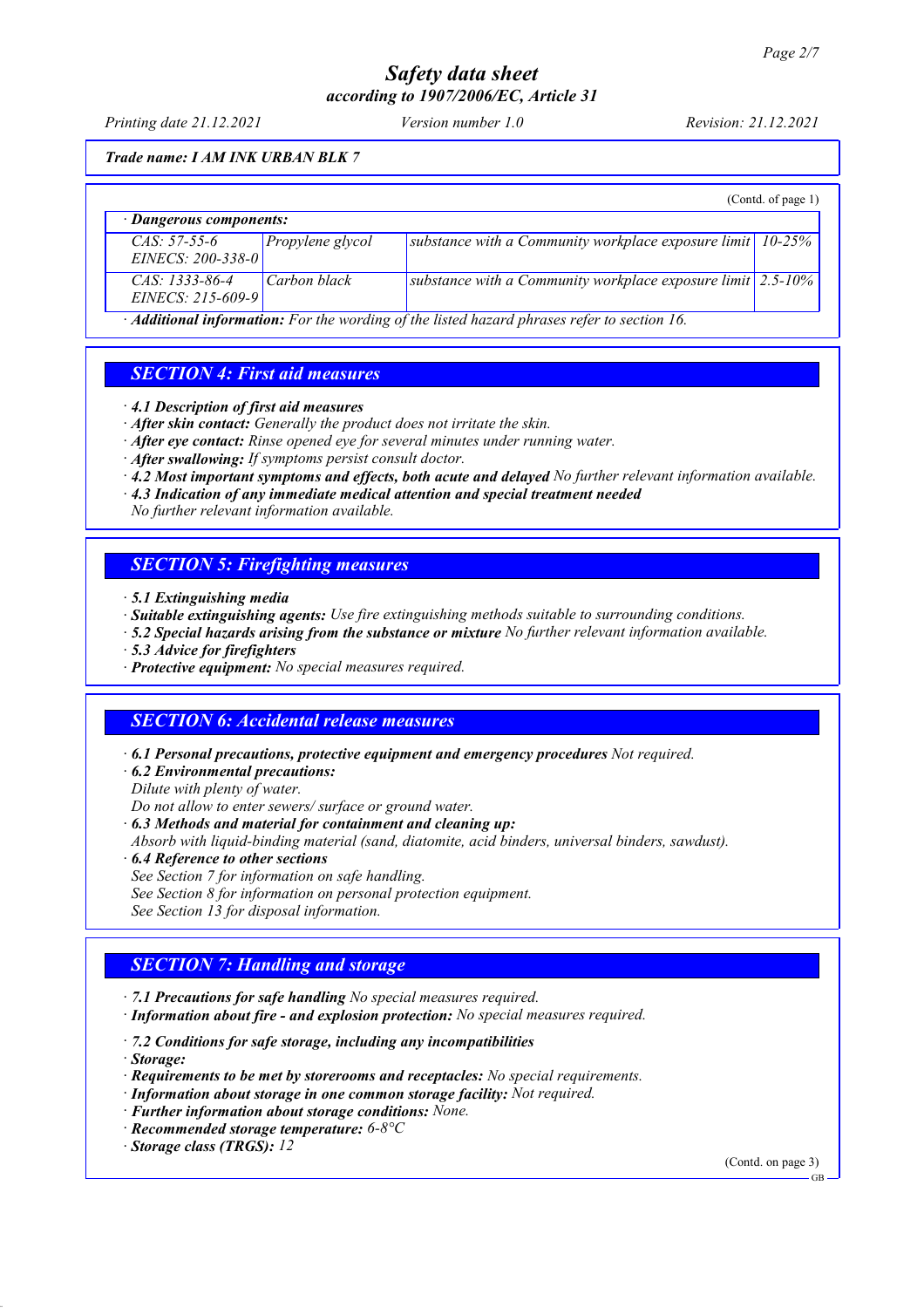*Printing date 21.12.2021 Version number 1.0 Revision: 21.12.2021*

*Trade name: I AM INK URBAN BLK 7*

*· 7.3 Specific end use(s) No further relevant information available.*

(Contd. of page 2)

*SECTION 8: Exposure controls/personal protection*

| 8.1 Control parameters                                                                                                                   |                                                                                 |                                                                                            |                                                                                                        |  |  |
|------------------------------------------------------------------------------------------------------------------------------------------|---------------------------------------------------------------------------------|--------------------------------------------------------------------------------------------|--------------------------------------------------------------------------------------------------------|--|--|
| · Ingredients with limit values that require monitoring at the workplace:                                                                |                                                                                 |                                                                                            |                                                                                                        |  |  |
|                                                                                                                                          | 57-55-6 Propylene glycol                                                        |                                                                                            |                                                                                                        |  |  |
|                                                                                                                                          | WEL Long-term value: $474*10**mg/m^3$ , $150*ppm$                               |                                                                                            |                                                                                                        |  |  |
|                                                                                                                                          | *total vapour and particulates **particulates                                   |                                                                                            |                                                                                                        |  |  |
|                                                                                                                                          | 1333-86-4 Carbon black                                                          |                                                                                            |                                                                                                        |  |  |
|                                                                                                                                          | WEL Short-term value: $7 mg/m3$<br>Long-term value: $3.5$ mg/m <sup>3</sup>     |                                                                                            |                                                                                                        |  |  |
| · DNELs                                                                                                                                  |                                                                                 |                                                                                            |                                                                                                        |  |  |
|                                                                                                                                          | 57-55-6 Propylene glycol                                                        |                                                                                            |                                                                                                        |  |  |
| Oral                                                                                                                                     | DNEL Long-term - oral, systemic effects                                         |                                                                                            | 85 mg/kg bw/day (general public)                                                                       |  |  |
| Dermal                                                                                                                                   | DNEL Long-term - dermal, systemic effects                                       |                                                                                            | 213 mg/kg bw/day (general public)                                                                      |  |  |
|                                                                                                                                          | Inhalative DNEL long-term - inhalation local effects                            |                                                                                            | $10$ mg/m <sup>3</sup> (Worker)                                                                        |  |  |
|                                                                                                                                          | DNEL Long-term - inhalation, systemic effects                                   |                                                                                            | $10$ mg/m <sup>3</sup> (general public)                                                                |  |  |
|                                                                                                                                          |                                                                                 |                                                                                            | $168$ mg/m <sup>3</sup> /day (Worker)                                                                  |  |  |
|                                                                                                                                          |                                                                                 |                                                                                            | 50 mg/m <sup>3</sup> /day (general public)                                                             |  |  |
| $\cdot$ PNECs                                                                                                                            |                                                                                 |                                                                                            |                                                                                                        |  |  |
|                                                                                                                                          | 57-55-6 Propylene glycol                                                        |                                                                                            |                                                                                                        |  |  |
|                                                                                                                                          | PNEC short term, fresh water                                                    | 260 mg/l (Aquatic organisms)                                                               |                                                                                                        |  |  |
|                                                                                                                                          | PNEC short term, sea water                                                      | 26 mg/l (Aquatic organisms)                                                                |                                                                                                        |  |  |
|                                                                                                                                          | PNEC short term, sewage plant                                                   | 2,000 mg/l (Aquatic organisms)                                                             |                                                                                                        |  |  |
|                                                                                                                                          |                                                                                 | PNEC short term fresh water sediment $\frac{572 \text{ mg/kg}}{4\text{ quatic organisms}}$ |                                                                                                        |  |  |
| PNEC short term soil                                                                                                                     |                                                                                 | 50 mg/kg (teresstric organismens)                                                          |                                                                                                        |  |  |
|                                                                                                                                          | PNEC short term sea water sediment                                              | 57.2 mg/kg (Aquatic organisms)                                                             |                                                                                                        |  |  |
|                                                                                                                                          |                                                                                 | PNEC short term, intermittent releases 183 mg/l (Aquatic organisms)                        |                                                                                                        |  |  |
| PNEC secondary poisoning                                                                                                                 |                                                                                 | 1,133 mg/kg KG/d (Aquatic organisms)                                                       |                                                                                                        |  |  |
|                                                                                                                                          | · Additional information: The lists valid during the making were used as basis. |                                                                                            |                                                                                                        |  |  |
| 8.2 Exposure controls                                                                                                                    |                                                                                 |                                                                                            |                                                                                                        |  |  |
| Appropriate engineering controls No further data; see item 7.<br>· Individual protection measures, such as personal protective equipment |                                                                                 |                                                                                            |                                                                                                        |  |  |
|                                                                                                                                          |                                                                                 |                                                                                            |                                                                                                        |  |  |
| · General protective and hygienic measures:<br>The usual precautionary measures are to be adhered to when handling chemicals.            |                                                                                 |                                                                                            |                                                                                                        |  |  |
|                                                                                                                                          | · Respiratory protection: Not required.                                         |                                                                                            |                                                                                                        |  |  |
|                                                                                                                                          | $\cdot$ Hand protection                                                         |                                                                                            |                                                                                                        |  |  |
|                                                                                                                                          |                                                                                 |                                                                                            | The glove material has to be impermeable and resistant to the product/ the substance/ the preparation. |  |  |

*Due to missing tests no recommendation to the glove material can be given for the product/ the preparation/ the chemical mixture.*

*Selection of the glove material on consideration of the penetration times, rates of diffusion and the degradation*

*· Material of gloves*

*The selection of the suitable gloves does not only depend on the material, but also on further marks of quality and varies from manufacturer to manufacturer. As the product is a preparation of several substances, the resistance of the glove material can not be calculated in advance and has therefore to be checked prior to the application.*

(Contd. on page 4)

GB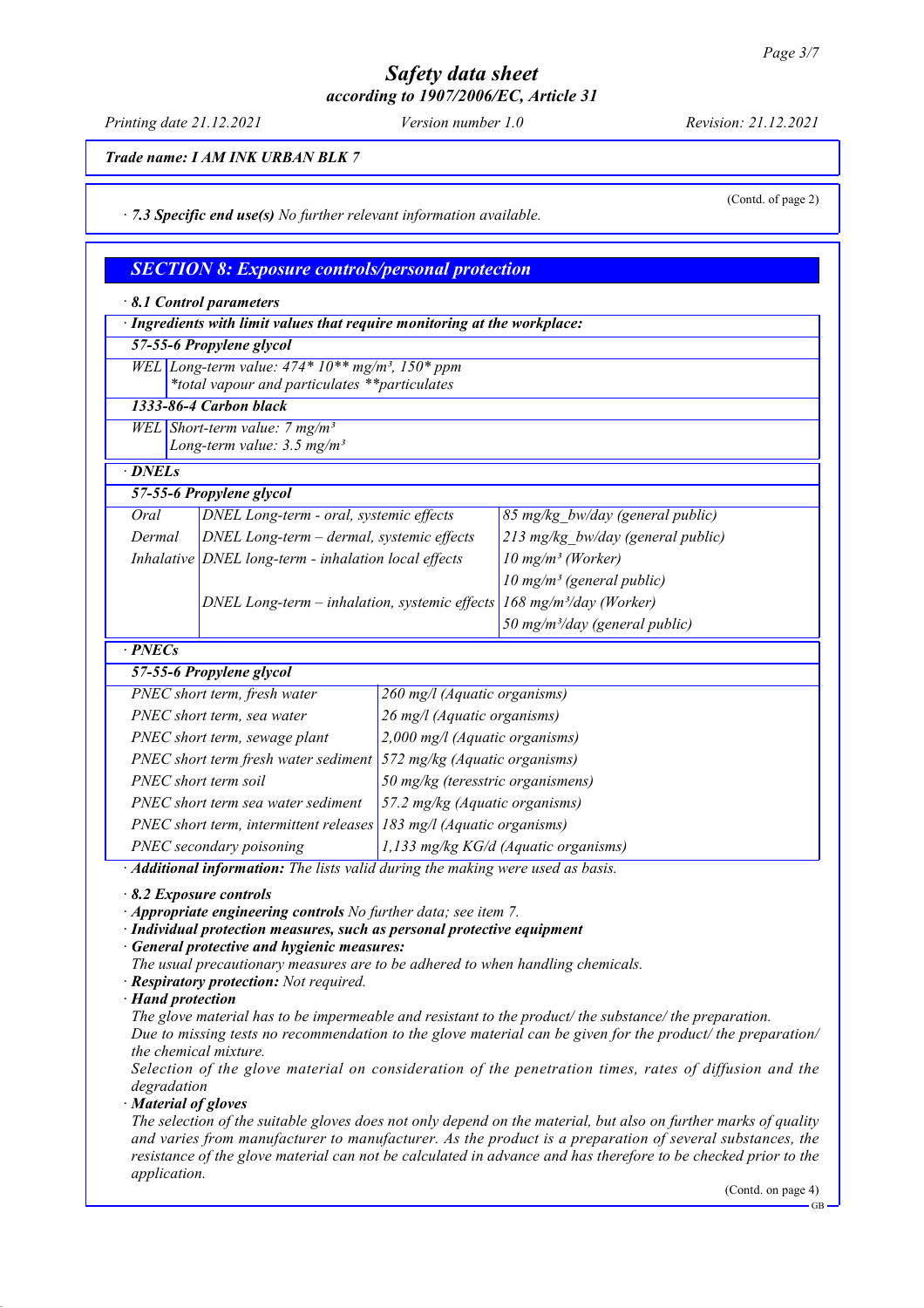*Printing date 21.12.2021 Version number 1.0 Revision: 21.12.2021*

*Trade name: I AM INK URBAN BLK 7*

*· Penetration time of glove material*

*The exact break through time has to be found out by the manufacturer of the protective gloves and has to be observed.*

*· Eye/face protection Goggles recommended during refilling*

# *SECTION 9: Physical and chemical properties*

| $\cdot$ 9.1 Information on basic physical and chemical properties |                                                        |  |
|-------------------------------------------------------------------|--------------------------------------------------------|--|
| <b>General Information</b>                                        |                                                        |  |
| · Physical state                                                  | Fluid                                                  |  |
| $\cdot$ Colour:                                                   | Black                                                  |  |
| $\cdot$ Odour:                                                    | Characteristic                                         |  |
| · Odour threshold:                                                | Not determined.                                        |  |
| · Melting point/freezing point:                                   | Undetermined.                                          |  |
| · Boiling point or initial boiling point and boiling              |                                                        |  |
| range                                                             | 100 °C (7732-18-5 water, distilled, conductivity or of |  |
|                                                                   | similar purity)                                        |  |
| · Flammability                                                    | Not applicable.                                        |  |
| $\cdot$ Lower and upper explosion limit                           |                                                        |  |
| · Lower:                                                          | 2.6 Vol %                                              |  |
| $\cdot$ Upper:                                                    | 12.6 Vol %                                             |  |
| · Flash point:                                                    | Not applicable.                                        |  |
| · Auto-ignition temperature:                                      | Product is not selfigniting.                           |  |
| · Decomposition temperature:                                      | Not determined.                                        |  |
| $\cdot$ pH at 20 $\degree$ C                                      | $~1 - 6.88$                                            |  |
| · Viscosity:                                                      |                                                        |  |
| · Kinematic viscosity                                             | Not determined.                                        |  |
| $\cdot$ Dynamic:                                                  | Not determined.                                        |  |
| · Solubility                                                      |                                                        |  |
| · water:                                                          | Fully miscible.                                        |  |
| · Partition coefficient n-octanol/water (log value)               | Not determined.                                        |  |
| $\cdot$ <i>Vapour pressure:</i>                                   | Not determined.                                        |  |
| $\cdot$ Density and/or relative density                           |                                                        |  |
| $\cdot$ Density at 20 °C:                                         | $1.045$ g/cm <sup>3</sup>                              |  |
| · Relative density                                                | Not determined.                                        |  |
| · Vapour density                                                  | Not determined.                                        |  |
|                                                                   |                                                        |  |
| $\cdot$ 9.2 Other information                                     |                                                        |  |
| $\cdot$ Appearance:                                               |                                                        |  |
| $\cdot$ Form:                                                     | Fluid                                                  |  |
| · Important information on protection of health and               |                                                        |  |
| environment, and on safety.                                       |                                                        |  |
| · Explosive properties:                                           | Product does not present an explosion hazard.          |  |
| · Solvent content:                                                |                                                        |  |
| $\cdot$ Organic solvents:                                         | 17.0%                                                  |  |
| $\cdot$ <i>Water</i> :                                            | 71.5%                                                  |  |
| $\cdot$ VOC (EC)                                                  | 17.00%                                                 |  |
| Change in condition                                               |                                                        |  |
| $\cdot$ Evaporation rate                                          | Not determined.                                        |  |
| · Information with regard to physical hazard classes              |                                                        |  |
| · Explosives                                                      | Void                                                   |  |
| · Flammable gases                                                 | Void                                                   |  |
| · Aerosols                                                        | Void                                                   |  |
| $\cdot$ Oxidising gases                                           | Void                                                   |  |
|                                                                   | (Contd. on page 5)                                     |  |

GB

#### (Contd. of page 3)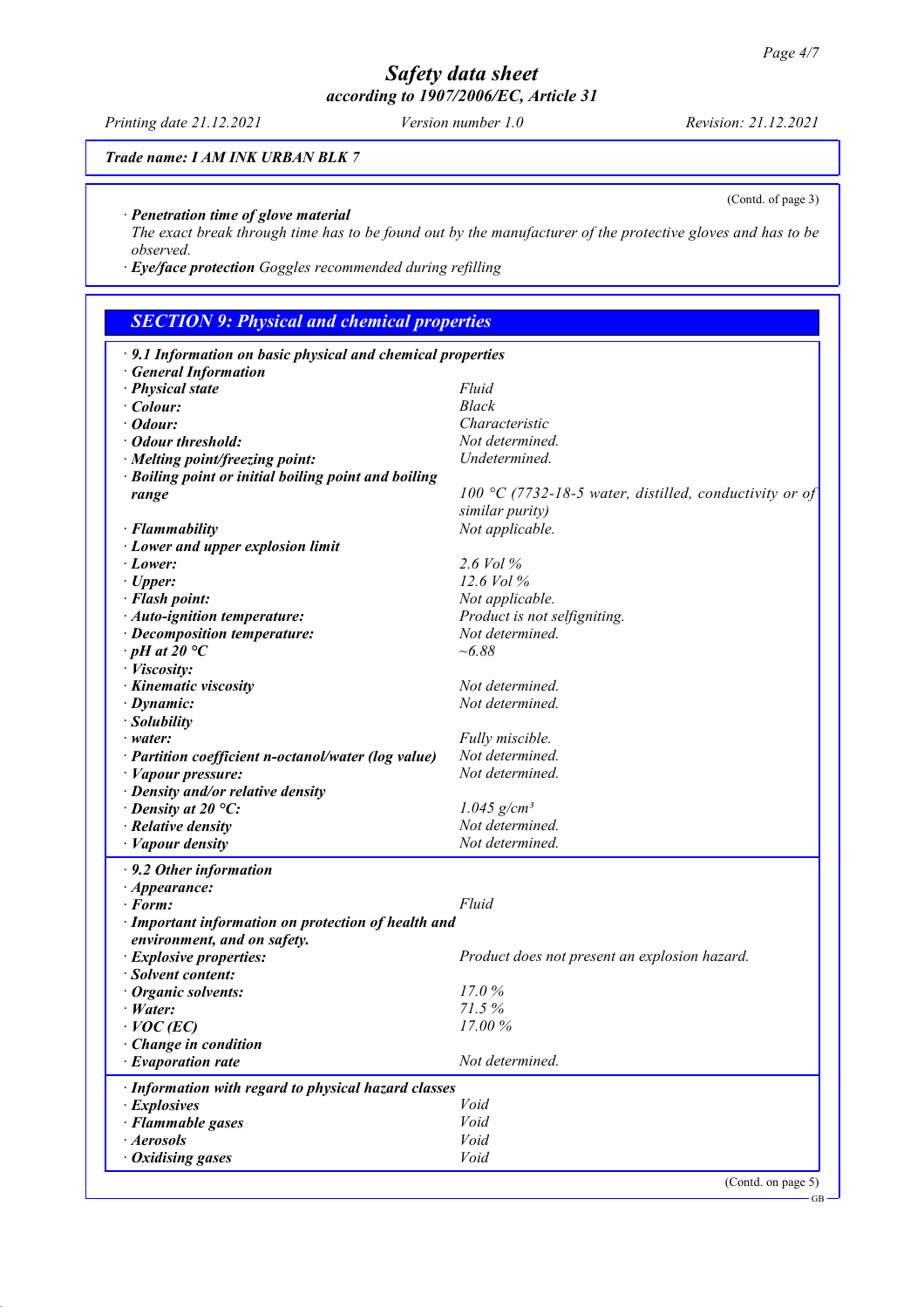*Printing date 21.12.2021 Version number 1.0 Revision: 21.12.2021*

*Trade name: I AM INK URBAN BLK 7*

|                                                 |      | (Cond. of page 4) |
|-------------------------------------------------|------|-------------------|
| · Gases under pressure                          | Void |                   |
| $\cdot$ Flammable liquids                       | Void |                   |
| · Flammable solids                              | Void |                   |
| · Self-reactive substances and mixtures         | Void |                   |
| · Pyrophoric liquids                            | Void |                   |
| · Pyrophoric solids                             | Void |                   |
| · Self-heating substances and mixtures          | Void |                   |
| · Substances and mixtures, which emit flammable |      |                   |
| gases in contact with water                     | Void |                   |
| Oxidising liquids                               | Void |                   |
| $\cdot$ Oxidising solids                        | Void |                   |
| $\cdot$ Organic peroxides                       | Void |                   |
| Corrosive to metals                             | Void |                   |
| · Desensitised explosives                       | Void |                   |

### *SECTION 10: Stability and reactivity*

*· 10.1 Reactivity No further relevant information available.*

- *· 10.2 Chemical stability*
- *· Thermal decomposition / conditions to be avoided: No decomposition if used according to specifications.*
- *· 10.3 Possibility of hazardous reactions No dangerous reactions known.*
- *· 10.4 Conditions to avoid No further relevant information available.*
- *· 10.5 Incompatible materials: No further relevant information available.*
- *· 10.6 Hazardous decomposition products: No dangerous decomposition products known.*

### *SECTION 11: Toxicological information*

*· 11.1 Information on hazard classes as defined in Regulation (EC) No 1272/2008*

*· Acute toxicity*

*· LD/LC50 values relevant for classification:*

*57-55-6 Propylene glycol*

*Oral LD50 2,000 mg/kg (rat)*

*Dermal LD50 20,800 mg/kg (rabbit)*

*1333-86-4 Carbon black*

*Oral LD50 10,000 mg/kg (rat)*

*· 11.2 Information on other hazards*

*· Endocrine disrupting properties*

*None of the ingredients is listed.*

## *SECTION 12: Ecological information*

*· 12.1 Toxicity*

- *· Aquatic toxicity: No further relevant information available.*
- *· 12.2 Persistence and degradability No further relevant information available.*
- *· 12.3 Bioaccumulative potential No further relevant information available.*
- *· 12.4 Mobility in soil No further relevant information available.*
- *· 12.5 Results of PBT and vPvB assessment*
- *· PBT: Not applicable.*

*· vPvB: Not applicable.*

(Contd. on page 6)

GB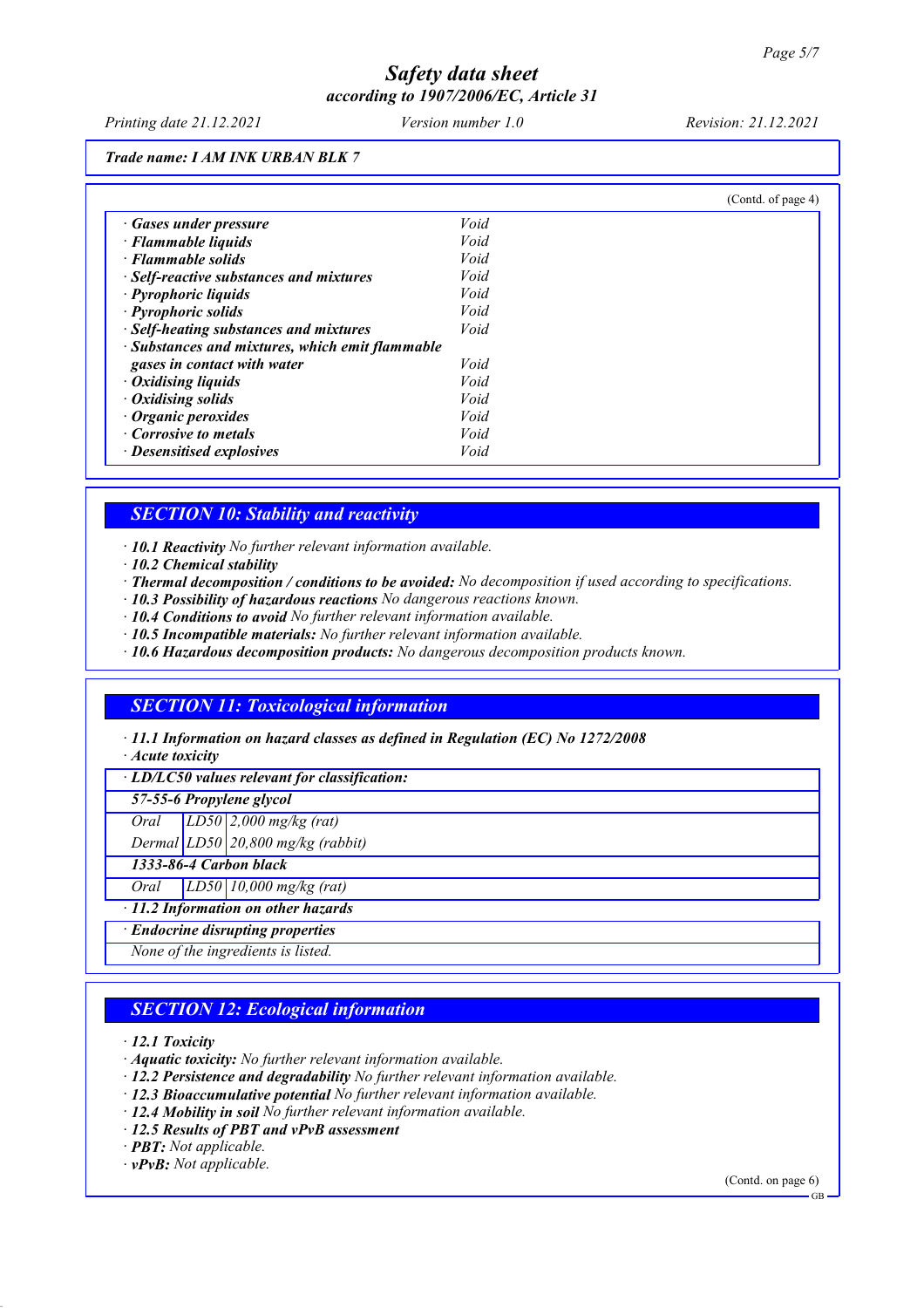*Printing date 21.12.2021 Version number 1.0 Revision: 21.12.2021*

*Trade name: I AM INK URBAN BLK 7*

(Contd. of page 5)

- *· 12.6 Endocrine disrupting properties*
- *The product does not contain substances with endocrine disrupting properties.*
- *· 12.7 Other adverse effects No further relevant information available.*
- *· Additional ecological information:*

*· General notes:*

*Water hazard class 1 (German Regulation) (Self-assessment): slightly hazardous for water Do not allow undiluted product or large quantities of it to reach ground water, water course or sewage system.*

#### *SECTION 13: Disposal considerations*

- *· 13.1 Waste treatment methods*
- *· Recommendation Smaller quantities can be disposed of with household waste.*
- *· Uncleaned packaging:*
- *· Recommendation: Disposal must be made according to official regulations.*
- *· Recommended cleansing agents: Water, if necessary together with cleansing agents.*

## *SECTION 14: Transport information*

| $\cdot$ 14.1 UN number or ID number<br>$\cdot$ ADR, IMDG, IATA                                    | not regulated   |
|---------------------------------------------------------------------------------------------------|-----------------|
| $\cdot$ 14.2 UN proper shipping name<br>ADR, IMDG, IATA                                           | not regulated   |
| $\cdot$ 14.3 Transport hazard class(es)                                                           |                 |
| ADR, ADN, IMDG, IATA<br>$\cdot$ Class                                                             | not regulated   |
| 14.4 Packing group<br>$\cdot$ ADR, IMDG, IATA                                                     | not regulated   |
| $\cdot$ 14.5 Environmental hazards:                                                               | Not applicable. |
| $\cdot$ 14.6 Special precautions for user                                                         | Not applicable. |
| $\cdot$ 14.7 Maritime transport in bulk according to IMO<br>Not applicable.<br><i>instruments</i> |                 |
| · UN "Model Regulation":                                                                          | not regulated   |

## *SECTION 15: Regulatory information*

*· 15.1 Safety, health and environmental regulations/legislation specific for the substance or mixture: (Substances not listed)*

*None of the ingredients is listed.*

*· Directive 2012/18/EU*

*· Named dangerous substances - ANNEX I None of the ingredients is listed.*

*· National regulations:*

*· VOC (EU) 702.4 g/l*

*· 15.2 Chemical safety assessment: A Chemical Safety Assessment has not been carried out.*

(Contd. on page 7)

GB